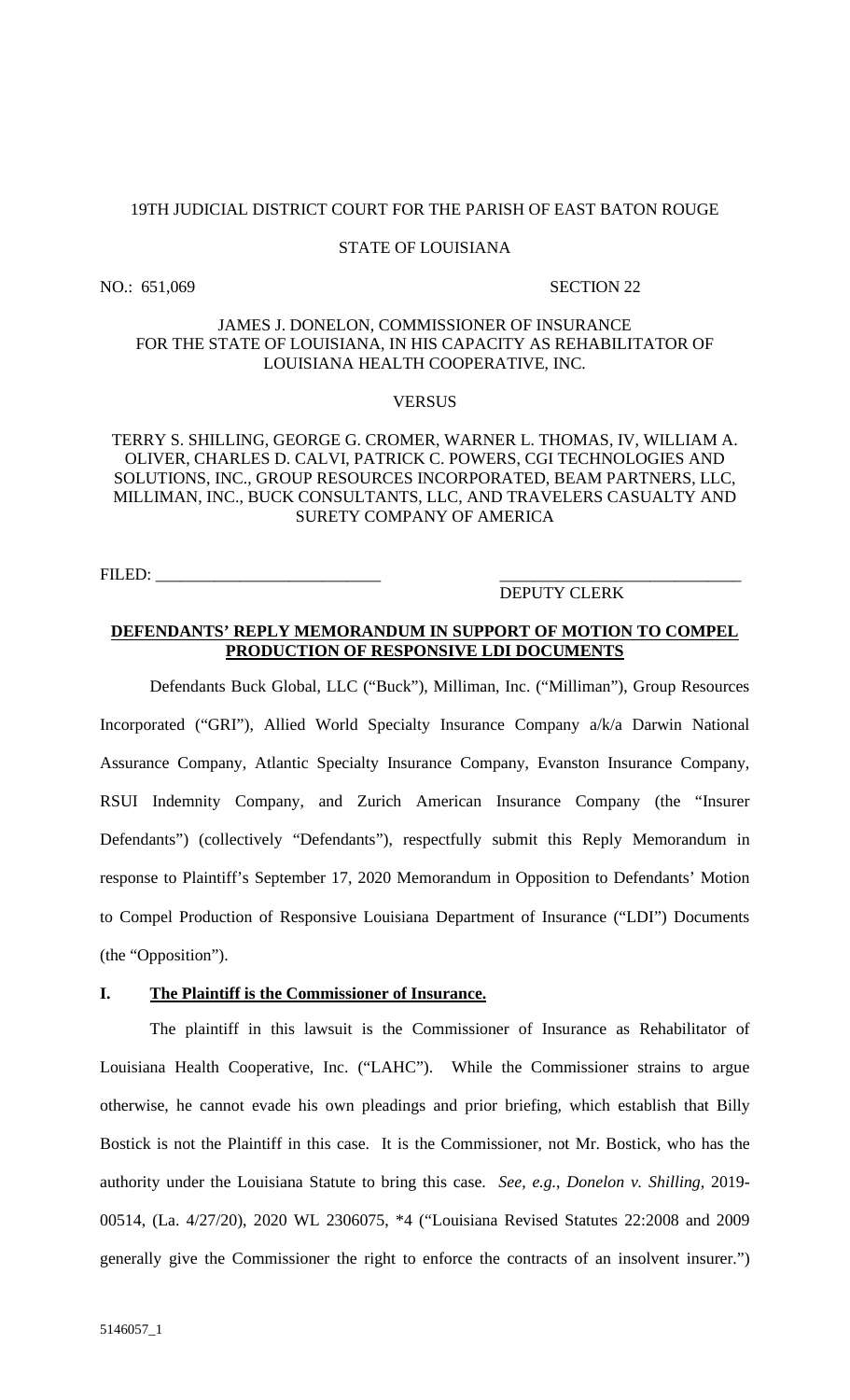(footnotes omitted). And the Commissioner has repeatedly relied on his role as Commissioner whenever it has suited his interest in this matter. *See, e.g.*, Plaintiff's November 16, 2017 Opposition to Buck's Writ Application, p. 21, attached as Exh. E to Motion to Compel (". . . Louisiana courts have held that the Commissioner, as rehabilitator or liquidator, 'owes an overriding duty to the people of the State of Louisiana' and 'does not stand precisely in the shoes of' an insolvent insurer.'") (citations omitted).

The Louisiana Supreme Court *agreed* with the Commissioner's previous judicial admissions that he is the Plaintiff in this case, stating that "[t]his suit related to the contract between the LAHC and Milliman is 'an action brought under [the RLCA]' by 'the commissioner of insurance ...as rehabilitator.'" *Donelon v. Shilling*, 2019-00514, (La. 4/27/20), 2020 WL 2306075, at \*3, *cert. filed* Sept. 8, 2020; *see also id*. at \* 1 ("Louisiana Insurance Commissioner James J. Donelon ('Commissioner'), through the Deputy Commissioner of Financial Solvency, filed suit in the Nineteenth Judicial District Court seeking a permanent order of rehabilitation relative to the LAHC. The district court entered an order confirming the Commissioner as rehabilitator and vesting him with authority to enforce contract performance by any party who had contracted with the LAHC. The Commissioner then sued multiple defendants in the Nineteenth Judicial District Court, . . . ").

Mr. Bostick's role – defined by the Commissioner's own Petition – is strictly that of agent for the Commissioner. The Plaintiff, the Commissioner, as Rehabilitator, appears "through" Billy Bostick. *See* Second Amended Petition ("SAP"), ¶5, attached as Exh. A to Defendants' Motion to Compel ("Plaintiff herein is James J. Donelon, Commissioner of Insurance for the State of Louisiana in his capacity as Rehabilitator of Louisiana Health Cooperative, Inc., through his duly appointed Receiver, Billy Bostick ('Plaintiff")"). Louisiana Code of Civil Procedure article 694 *expressly* provides that "[a]n agent has the procedural capacity to sue to enforce a right of his principal, when specially authorized to do so. For all procedural purposes, the principal is considered the plaintiff in such an action . . . ."). Since the Commissioner, as Rehabilitator, not Mr. Bostick, is the Plaintiff, Mr. Bostick's affidavit is irrelevant to the question before the Court and should be disregarded.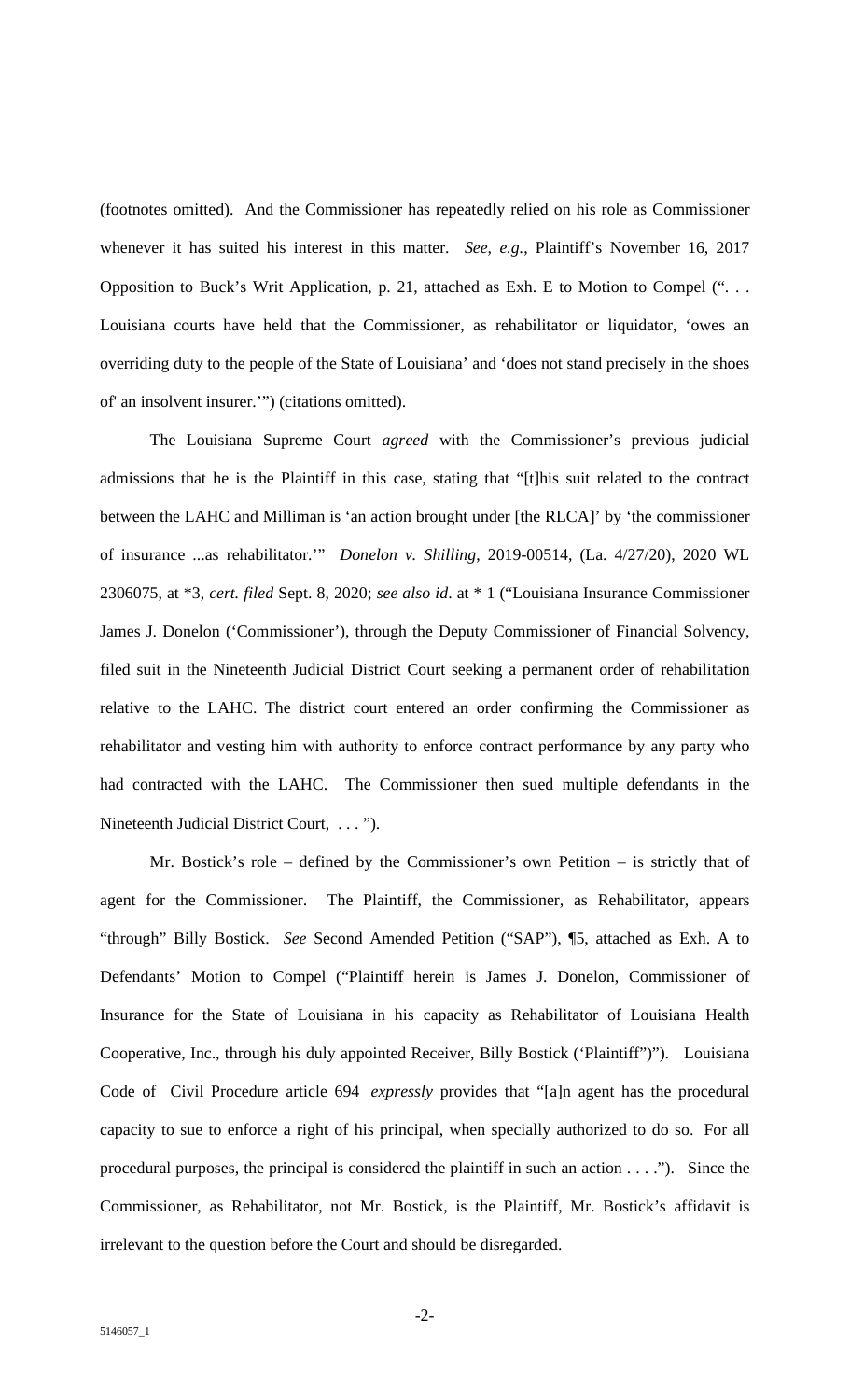#### **II. The Commissioner has custody and control over his own agency's records.**

The only issue germane to this instant motion to compel is whether the documents Defendants seek are in the "possession, custody, or control" of the Commissioner. While the Commissioner's devotes the bulk of his Opposition to the irrelevant (and undisputed) argument that he appears in this case in his capacity as Rehabilitator, there can be no dispute that the Commissioner can obtain documents from the very department he heads, regardless of his "separate capacities." *See* La. R.S 44:1(A)(3); La. Const. art. IV, § 11. On this point, Defendants' position is not "paper thin," as the Commissioner erroneously claims, but in line with the *overwhelming* weight of authority in Louisiana and around the nation.

## **A. The overwhelming authority confirms what is obvious: the Commissioner has custody and control over his own records because he can get them.**

*Donelon v. Herbert Clough, Inc.*, No. CV 03-282-A-M2, 2006 WL 8436324 (M.D. La. Oct. 19, 2006) ruled directly *against* the Commissioner on this precise issue. The Louisiana federal court could not have been clearer: "The Commissioner of Insurance may not use the distinction between his capacity as 'regulator' and 'liquidator' to avoid responding to discovery requests seeking documents concerning the supervision, rehabilitation and liquidation of an insurer when such documents are within his possession and/or control." 2006 WL 8436324, at \*5. The Commissioner does not, because he cannot, offer any legitimate grounds on which to distinguish this case which is squarely on point. *See* Opposition, pp. 9-10.

*Donelon v. Herbert Clough, Inc.* is most certainly *not* an outlier decision, as the Commissioner would have this Court believe. To the contrary, it is in line with the *overwhelming weight* of state and federal authority around the nation on this very point in state insurance and federal bank receivership cases. When, as here, an insurance commissioner or the FDIC, acting as rehabilitator, liquidator or receiver of a failed institution, files suit accusing individuals and/or entities of wrongdoing, the courts *uniformly* refuse to permit the governmental plaintiff to interpose its "separate capacities" as a ground for avoiding its obligation to produce all records that it has access to, *including* those held in a "regulatory" capacity. *See*, *e.g.*,

-3-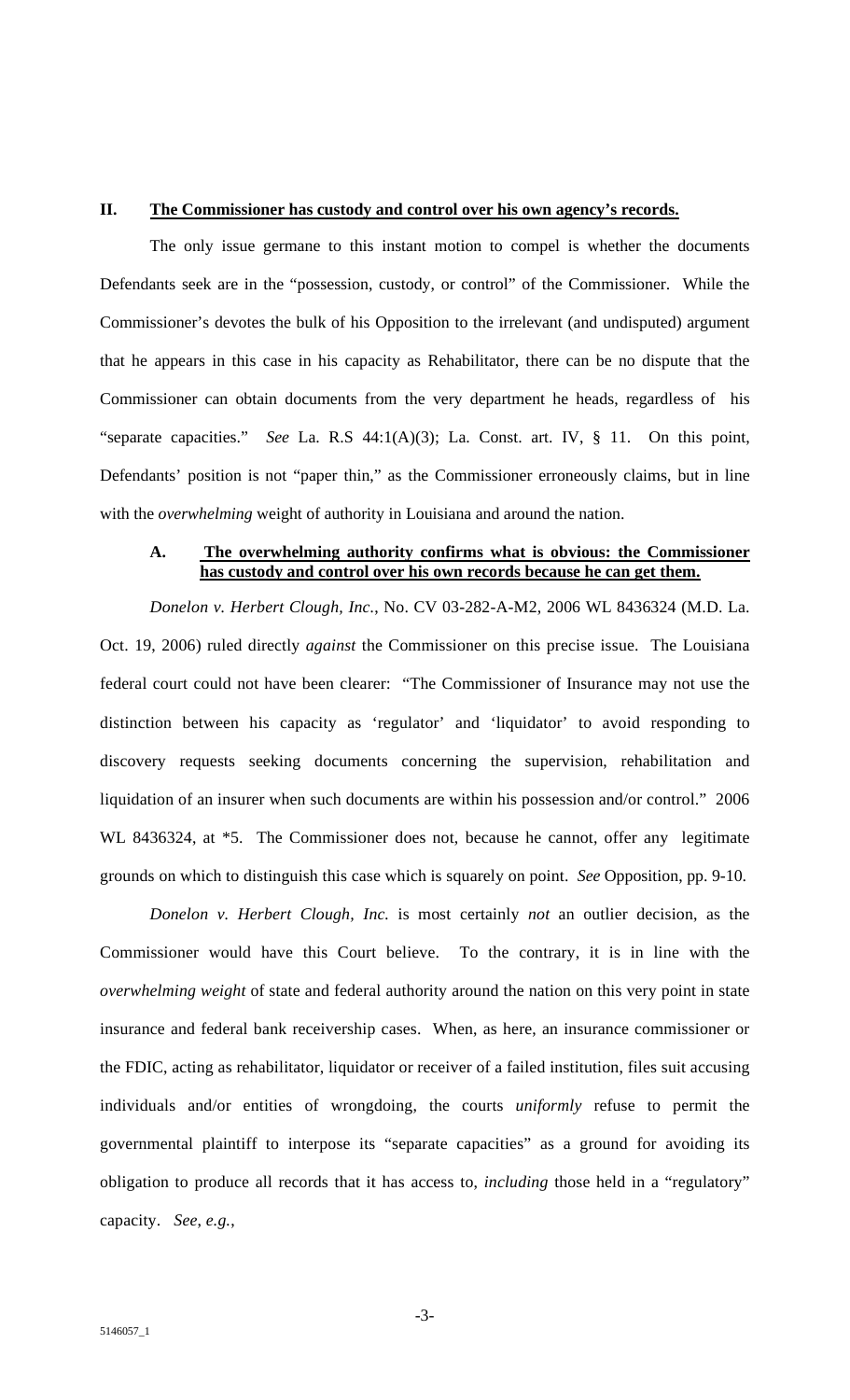- *Benjamin v. Sawicz*, 823 N.E.2d 879, 885 (Ohio App. Ct. 2004) ("The plaintiff has under his control, in the Insurance Department, special and direct knowledge vital to the action and must disclose all information material and relevant to this action whether in his capacity as Regulator or Liquidator.") (quoting *In re Ideal Mutual Ins. v. Becker*, 140 A.D.2d 62, 532 N.Y.S.2d 371, 375-76 (N.Y. App. Div. 1988));
- *In Re Ideal Mutual*, 140 A.D.2d 62, 532 N.Y.S.2d 375–76 (rejecting superintendent of insurance's argument that "the distinction between the Superintendent's dual identities should prevent the Superintendent's office as Regulator from being required to comply with the discovery requests, since the Superintendent as Regulator is not a party to the action.").
- *F.D.I.C. v. Berling*, 2015 WL 3777408, at \*1 n.2 (D. Colo. June 16, 2015) ("The FDIC, when acting as a receiver, has the legal right to demand OTS records from the OCC. 12 U.S.C. § 1821(o). As a result, OTS documents are within the scope of the FDIC's discovery obligations.") (citing *Resolution Trust Corp. v. Deloitte & Touche*, 145 F.R.D. 108, 110 (D. Colo. 1992));
- *F.D.I.C. v. Bayer*, No. 213CV752FTM29DNF, 2015 WL 12830467, at \*2 (M.D. Fla. Feb. 25, 2015) ("Given the broad construction of 'control' under Rule 34 and the operation of 12 U.S.C. § 1821(o), the Court finds that FDIC-R has control of the documents requested by Defendants and must produce them.");
- *F.D.I.C. v. Dosland*, No. C13-4046-MWB, 2014 WL 1347118, at \*5 (N.D. Iowa Apr. 4, 2014) ("By this order, FDIC–R will be compelled to produce responsive OTS documents, whether they are currently in the possession of FDIC–R or OCC. The inter-agency procedures under which FDIC–R obtains materials from OCC pursuant to Section 1821(o) are not this court's concern.");
- *F.D.I.C. v. Appleton*, No. CV 11-476-JAK (PLAX), 2012 WL 12887400, at \*6 (C.D. Cal. Aug. 27, 2012) ("[D]efendants assert that the requested documents are internal FDIC documents that are 'uniquely in the possession of the FDIC and cannot be obtained elsewhere.' Moreover, under 12 U.S.C. § 1821(o), 'whenever the [FDIC] has been appointed as receiver for an insured depository institution, the appropriate Federal banking agency shall make available all supervisory records to the receiver which may be used by the receiver in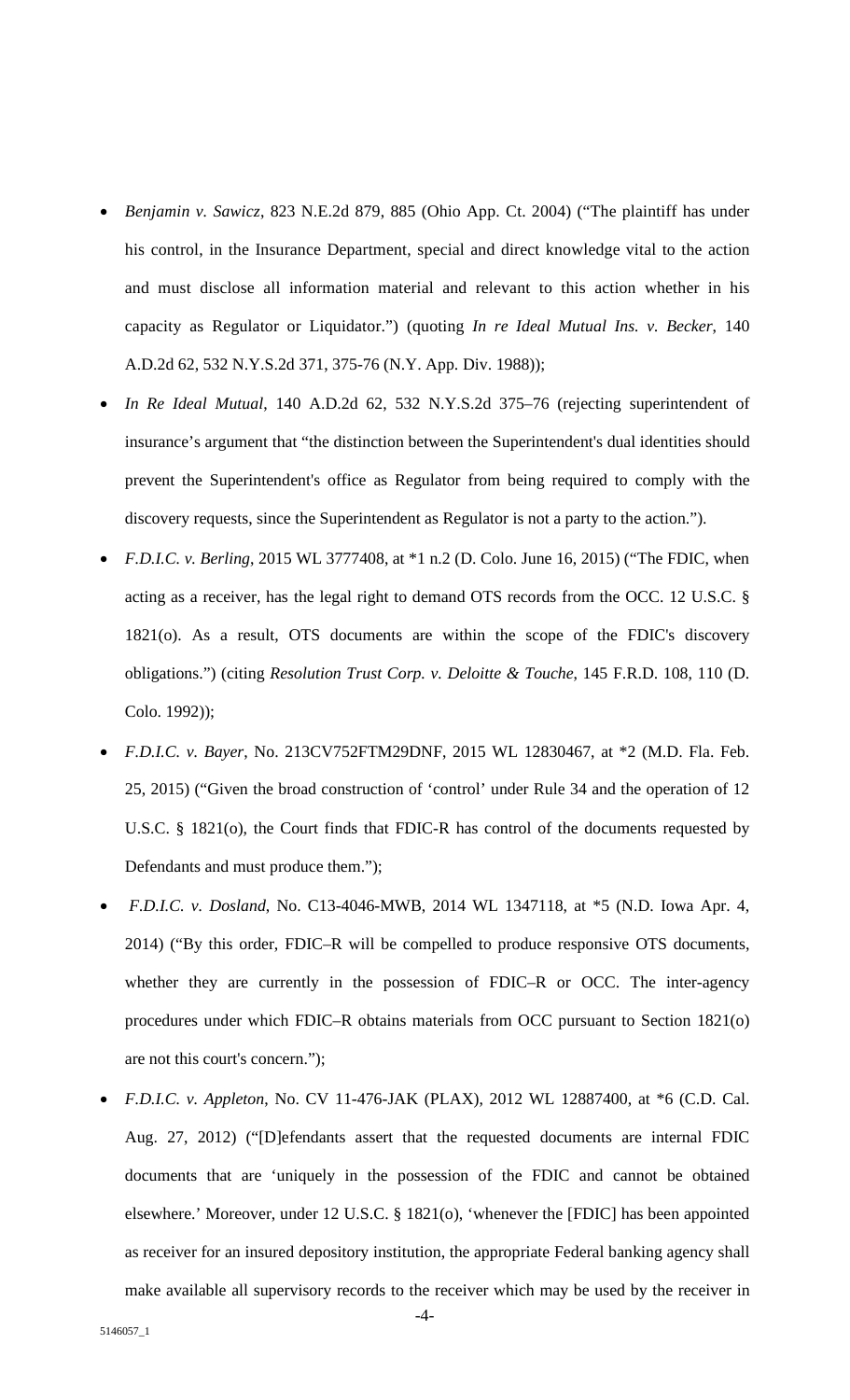any manner the receiver determines to be appropriate.' Thus, the Court is not persuaded that plaintiff does not have the legal right to obtain the requested documents on demand.") (second alteration original) (internal citation omitted);

- *Comeau v. Rupp*, 810 F. Supp. 1127, 1166 (D. Kan. 1992) ("Although the FDIC is part of a complex regulatory banking scheme that involves other agencies, the FDIC, as an arm of the government, is in a superior position to gain access to the documents of these other agencies. Because of this superior position, the court will not accept a naked averment by the FDIC that a particular document is not within its 'possession.'").
- *F.D.I.C. v. Wise*, 139 F.R.D. 168, 170 n.2 (D. Colo. 1991) (granting defendants' motion to compel FDIC as receiver to produce regulatory documents and rejecting argument of the Office of Thrift Supervision that defendants must subpoena regulatory documents).

All of these cases are in full accord with the seminal decision in *Resolution Tr. Corp. v. Deloitte & Touche*, 145 F.R.D. 108, 110 (D. Colo. 1992). (". . . , it is clear that RTC has the absolute and unrestricted ability to obtain OTS documents on demand. Congress has expressly so provided in 12 U.S.C. § 1821(o)."). The Commissioner's attempts to distinguish *Deloitte & Touche* make no sense. *See* Opposition, pp. 11–13. If, as that court ruled, the RTC's custody and control extended to the records of a separate regulatory agency, the OTS, because the RTC had the legal right to them – then there can be no question that the Commissioner, regardless of his capacity, has custody and control of the records of the LDI – his own agency. *See Deloitte & Touche*, 145 F.R.D. at 109–10.

As in the above-cited cases, where a federal statute gave the federal receiver the right to obtain regulatory documents, here Louisiana statutory law explicitly grants the Commissioner, regardless of capacity, the absolute right as custodian to the records of the Louisiana Department of Insurance. La. R.S. 44:1(A)(3) and Louisiana Constitution article IV, § 11. Nothing in the Louisiana Insurance Code or the Rehabilitation Order states or even remotely suggests otherwise. In fact, section 1984 of the Insurance Code, selectively quoted by the Commissioner at p. 12 of his Opposition, explicitly guarantees the Commissioner the right to full use of all Department of Insurance records in any proceeding. La. R.S. 22:1984(F).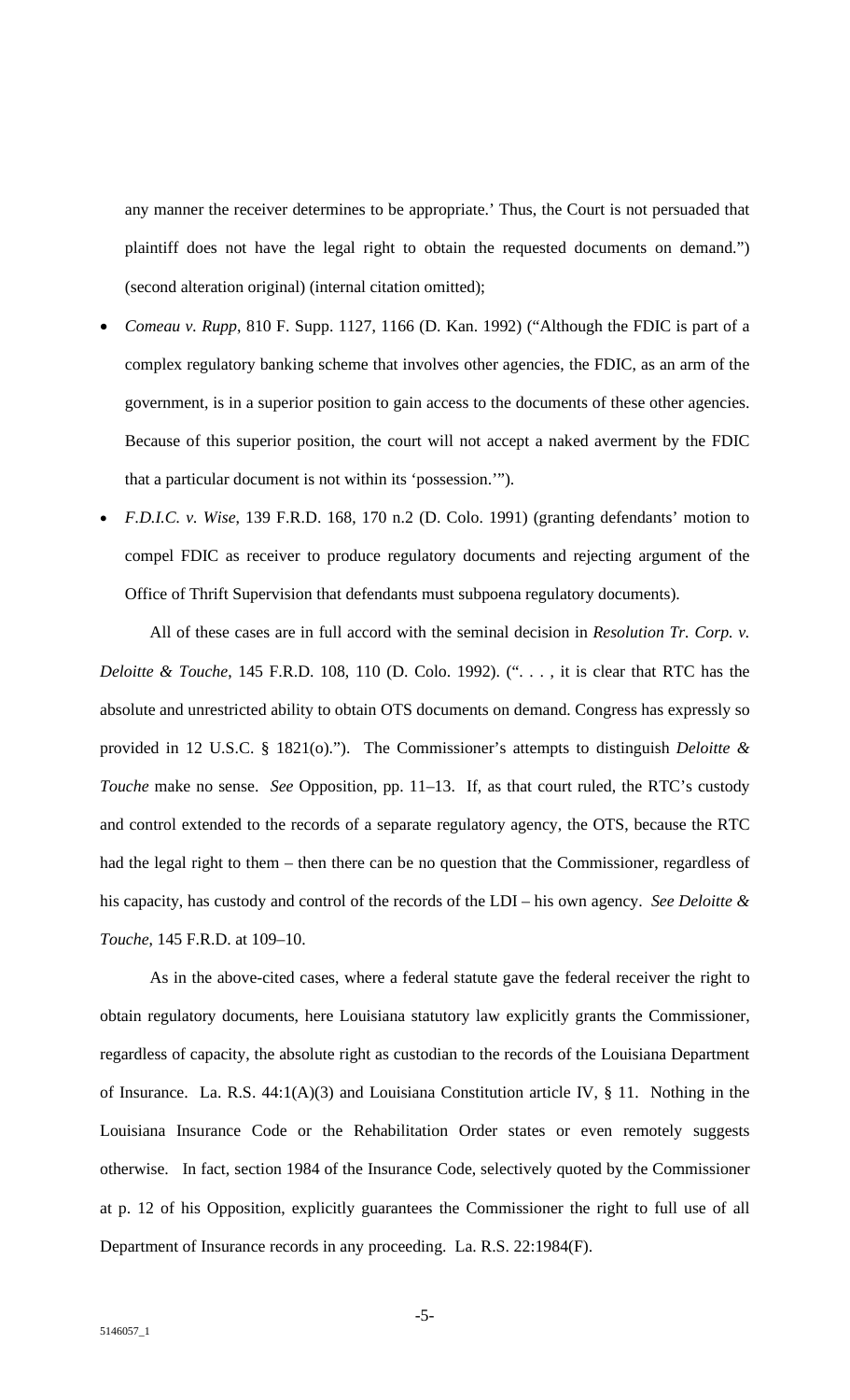Under unquestionable Louisiana law, the Commissioner's discovery obligations extend to LDI records because he has the statutory and legal right to get them. *See* 2 Judge Steven R. Plotkin, Louisiana Practice Series: Louisiana Civil Procedure, Commentary on La. Code Civ. Proc. Ann. art. 1461 (2020); *Landry v. Comeaux*, 07-891, 971 So. 2d 434, 440 (La. App. 3 Cir. 2007) (holding defendant in contempt for failing to produce documents that were not in his personal possession, but that he had the legal right to obtain from a third party bank).

### **III. The Commissioner's citations are irrelevant.**

The cases the Commissioner cites are inapposite. The respective courts in *Koken v. One Beacon Ins*, 911 A.2d 1021, 1029–30 (Pa. Commw. Ct. 2006), *Ario v. Deloitte & Touche LLP*, 934 A.2d 1290, 1294 (Pa. Commw. Ct. 2007), and *F.D.I.C. v. Wachovia Ins. Servs., Inc*., No. 3:05CV929 CFD, 2007 WL 2460685 (D. Conn. Aug. 27, 2007) *did not even address the issue of whether requested documents are in the plaintiff's possession, custody or control*. Rather, *Koken* and *Ario* denied the requested discovery on relevance grounds, which the Commissioner admits are irrelevant to the custody and control issue central to this motion. *See* Opposition pp. 1–2, 13. *Wachovia* involved a Rule 30(b)(6) deposition notice and did not even suggest that FDIC corporate regulatory records were not in the custody or control of the FDIC when it acted as a Receiver. *See Wachovia*, 2007 WL 2460685, at \*2

*F.D.I.C. v*. *Nason, Yeager, Gerson, White & Lioce* No. 213CV208FTM38UAM, 2014 WL 12617802 (M.D. Fla. Jan. 17, 2014) (Frazier, M. J.), cited by the Commissioner at Opposition, p. 7, was discredited and rejected by the same judge in a later decision that the Commissioner has *failed* to cite. *See F.D.I.C. v. Bayer*, No. 213CV752FTM29DNF, 2015 WL 12830467, at \*2 (M.D. Fla. Feb. 25, 2015) (Frazier, M. J.) ("FDIC-R's citation to the Court's previous order dated January 17, 2014, in the case *FDIC-R Orion Bank of Naples v. Nason, Yeager, Gerson, White & Lioce*, P. A., No. 2:13-cv-208, is not dispositive. While the Court remarked that the FDIC-R was a separate legal entity from the FDIC-C and found that FDIC-R could not be compelled to produce FDIC-C documents that are not in FDIC-R's possession and control, the defendants in that case failed to present 12 U.S.C. § 1821(o) in their briefing to the Court. As a result, the Court's decision in *Orion* did not take into account the operation of 12 U.S.C. § 1821(o) as the instant Order does here. For these reasons, the Court will require FDIC-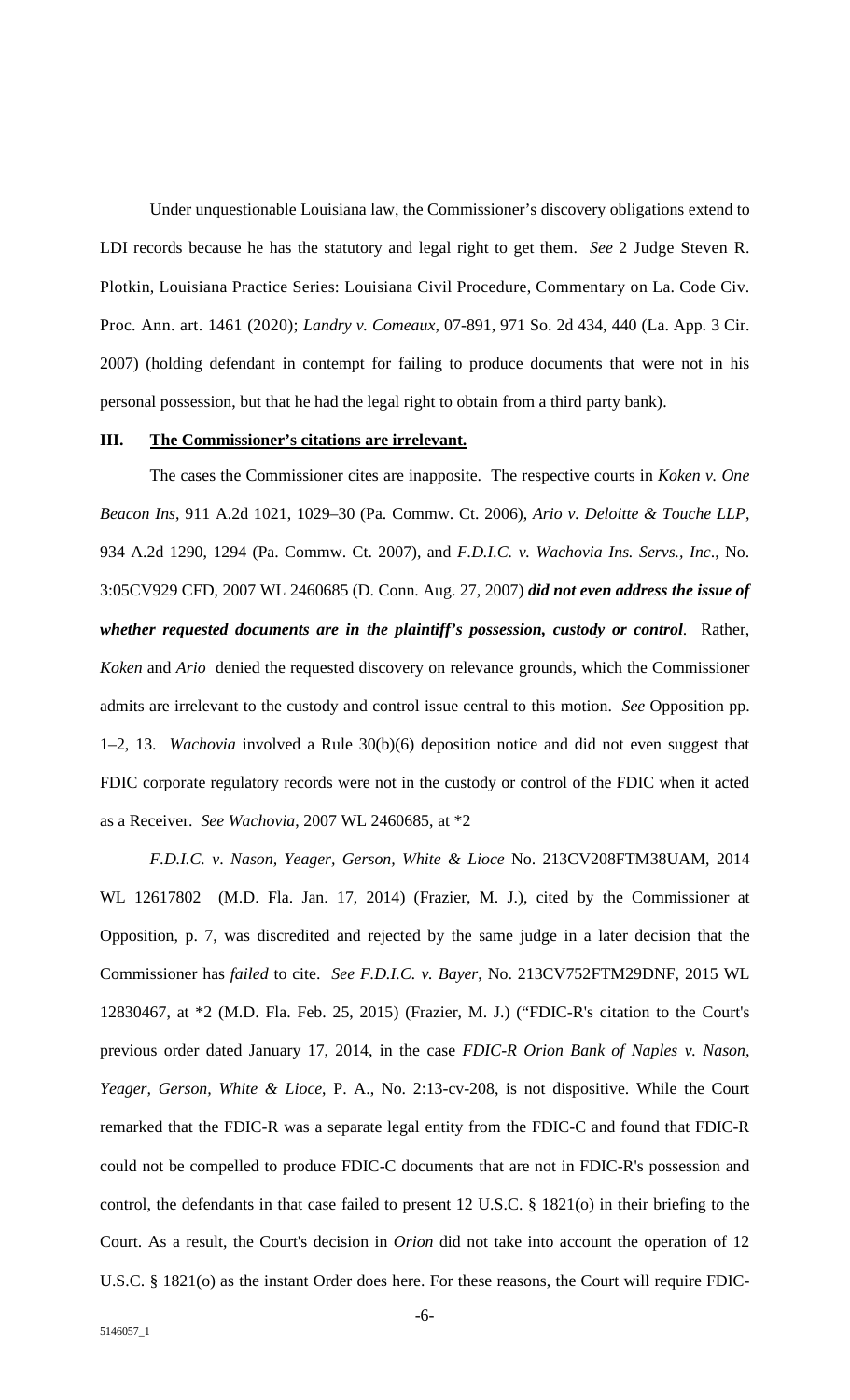R to produce all documents it is withholding on the basis that the documents are in the control of FDIC-C.").

*Haggard v. Ossege* No. 2:09-CV-0044, 2011 WL 4711926 (S.D. Ohio Oct. 4, 2011) (Opposition, p. 5) and *Nichols v. F.D.I.C.*, No. C14-1796RSM, 2017 WL 434426 (W.D. Wash. Feb. 1, 2017) (Opposition p. 7) are inapposite, as the FDIC was not even the plaintiff in those cases. Because the FDIC was not suing anyone, it was not fair to burden FDIC as Receiver with production of FDIC corporate regulatory documents. Moreover, the *Haggard* and *Nichols* courts overlooked § 1821(o), which gives the FDIC as Receiver the legal right to regulatory documents of FDIC Corporate whenever it wants or needs them, just as Louisiana statutory law gives the same right to the Commissioner, regardless of his "capacity."

Finally, the laundry list of FDIC cases that the Commissioner cites in footnote 6 of his Opposition address "separate capacity" issues having nothing to do with FDIC/Receiver's custody and control over regulatory documents of FDIC/Corporate. Those cases do not state or even suggest that FDIC/Receiver lacks custody and control of FDIC/Corporate documents.<sup>1</sup>

## **IV. The Commissioner cannot avoid his discovery obligations by issuing a public records request to himself.**

Absurd positions often lead to absurd conduct and self-contradictions designed to justify the position. We plainly see that happening here. The Commissioner's attempt to avoid his discovery obligations by issuing a public records request to himself only underscores the absurdity of the position he has taken in this motion. He is the Plaintiff in this case and the custodian of the very records that his public records request to himself purports to obtain from

<sup>1</sup> *F.D.I.C. v. Harrison*, 735 F.2d 408, 410 (11th Cir. 1984) (finding FDIC was equitably estopped from asserting certain claims against guarantors of bank loan; no mention of custody/control issue); *Trigo v. F.D.I.C*, 847 F.2d 1499, 1500 (11th Cir. 1988) (deciding federal law, and not Florida state law, governs the rights and obligation of the FDIC in its corporate capacity; not relevant to custody/control issue); *F.D.I.C. v. Bay Business*, 885 F.2d 633, 636-37 (9th Cir. 1989) (finding that intra-FDIC transfer of right to sue from the FDIC/R to FDIC/C did not deprive court of subject matter jurisdiction; no mention of custody/control issues); *F.D.I.C. v. Bernstein*, 944 F.2d 101, 106 (2d Cir. 1991) (wrongful conduct of FDIC corporate cannot be attributed to FDIC as receiver; nothing to do with custody/control issue); *F.D.I.C. v. Rahn*, 116 F.3d 1142, 1146 (6th Cir. 1997) (holding RTC-Corporate did not succeed to any indemnification liability of RTC-Receiver; not a discovery case at all; does not touch custody and control issue); *F.D.I.C v. Skow*, No. 1:11-CV-0111-SCJ, 2012 WL 8503168, at \*11 (N.D. Ga. Feb. 27, 2012) (granting FDIC-R's motion to strike affirmative defenses, "to the extent that those defenses are based on the prereceivership conduct of the FDIC–C in its regulatory capacity;" but no suggestion that FDIC Corporate regulatory documents not in custody, control of FDIC, as Receiver), *aff'd in part, vacated in part, remanded* (11th Cir. 2014).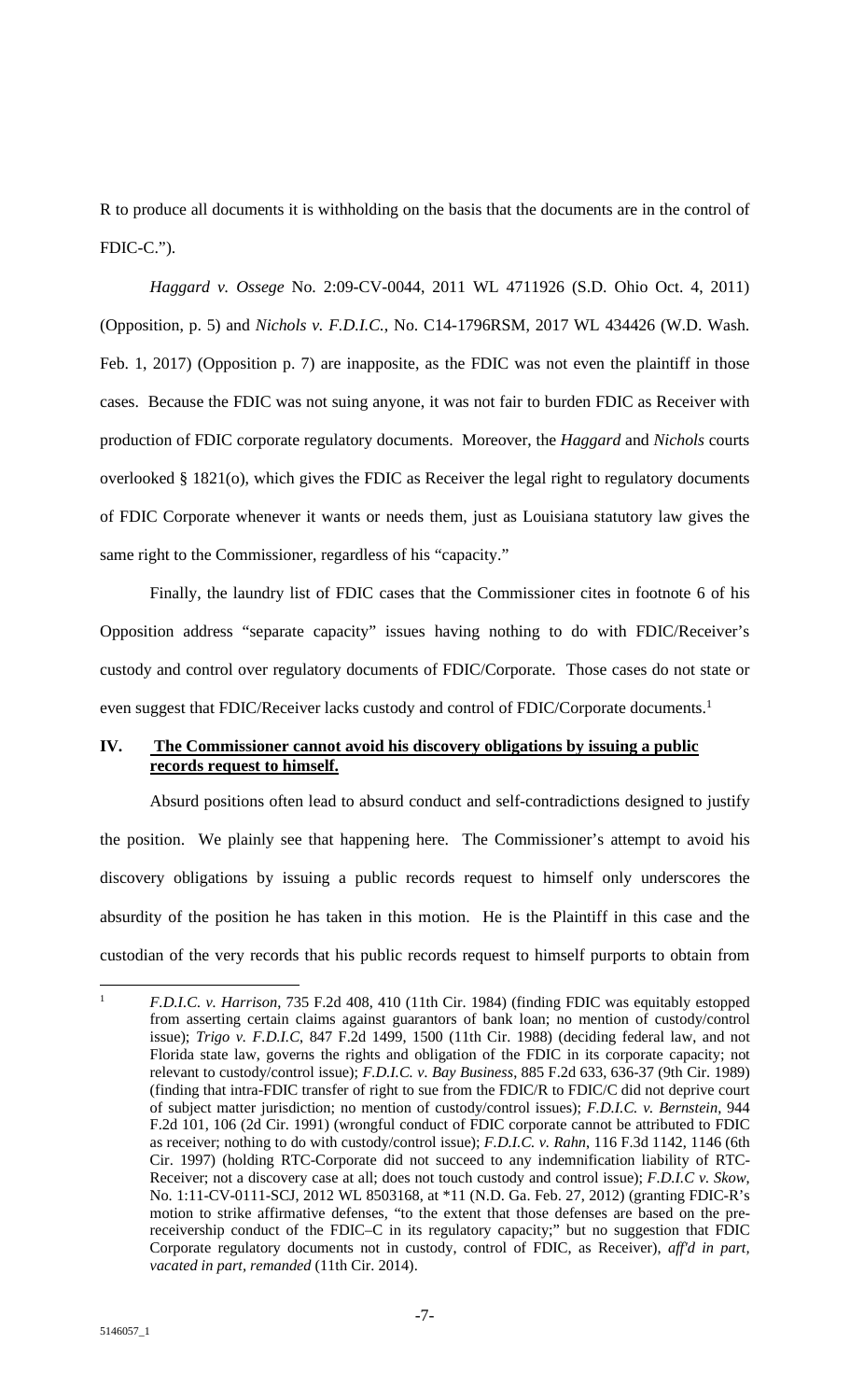himself. And he fails to disclose that his "request" to himself seeks only a fraction of the records that his own Second Amended Petition places squarely at issue. *See* Opposition, p.3. As but one example, his "public records request" fails to include internal LDI records going directly to the issue of whether it was actually "misled" by anything that any defendant said or did – as alleged in Plaintiff's own amended Petition. Exh. A to Motion to Compel, SAP, ¶¶ 31kk, 139, 140.

This is a serious case in which the government has sued numerous defendants who believe and intend to prove that they did nothing wrong. The Commissioner should not be permitted, through bureaucratic machinations and games, to block their access to the very records that he has put at issue in this case. Fair is fair.

 And the Commissioner's blatant self-contradictions further betray the illogic and unfairness of his attempt to pretend that he does not have access to the records of his own agency. In the second paragraph of his Opposition, he stipulates that the issue of the relevance and discoverability of LDI records has nothing to do with his custody and control over them: "[W]hether these regulatory records are discoverable is a separate, distinct issue that must be addressed at a later date." Opposition, p. 1–2. But then, in a full about face, later he devotes multiple pages to an attempt to convince the Court that they are *not* relevant or discoverable: "The LDI's regulatory records are not at issue and are not discoverable." Opposition, p. 13. It is as if two different Commissioners drafted different parts of the same brief.

At one point in his brief, he purports to offer to *withdraw* his claims that the defendants misled the LDI, only to argue in the same breath that their conduct did in fact mislead the LDI. Opposition, p. 15: ". . . [W]hen LAHC or others provided these inaccurate calculations to the LDI on behalf of LAHC, the regulatory body, LDI, was thereby indirectly misled." How can the Commissioner then, with any semblance of credibility, contend that internal LDI documents going to the issue of whether it was, in fact, misled, are not relevant or discoverable? He cannot.

Previously, in responding to Buck's written discovery requests, the Commissioner stipulated that LDI records were discoverable: "Without waiving these objections, to the extent that there are responsive pre-Receivership documents related to LAHC's 2014 or 2015 rates by anyone *including LDI*, Buck and/or Milliman, which Plaintiff has in his possession and control, those documents will be produced in connection with his Electronic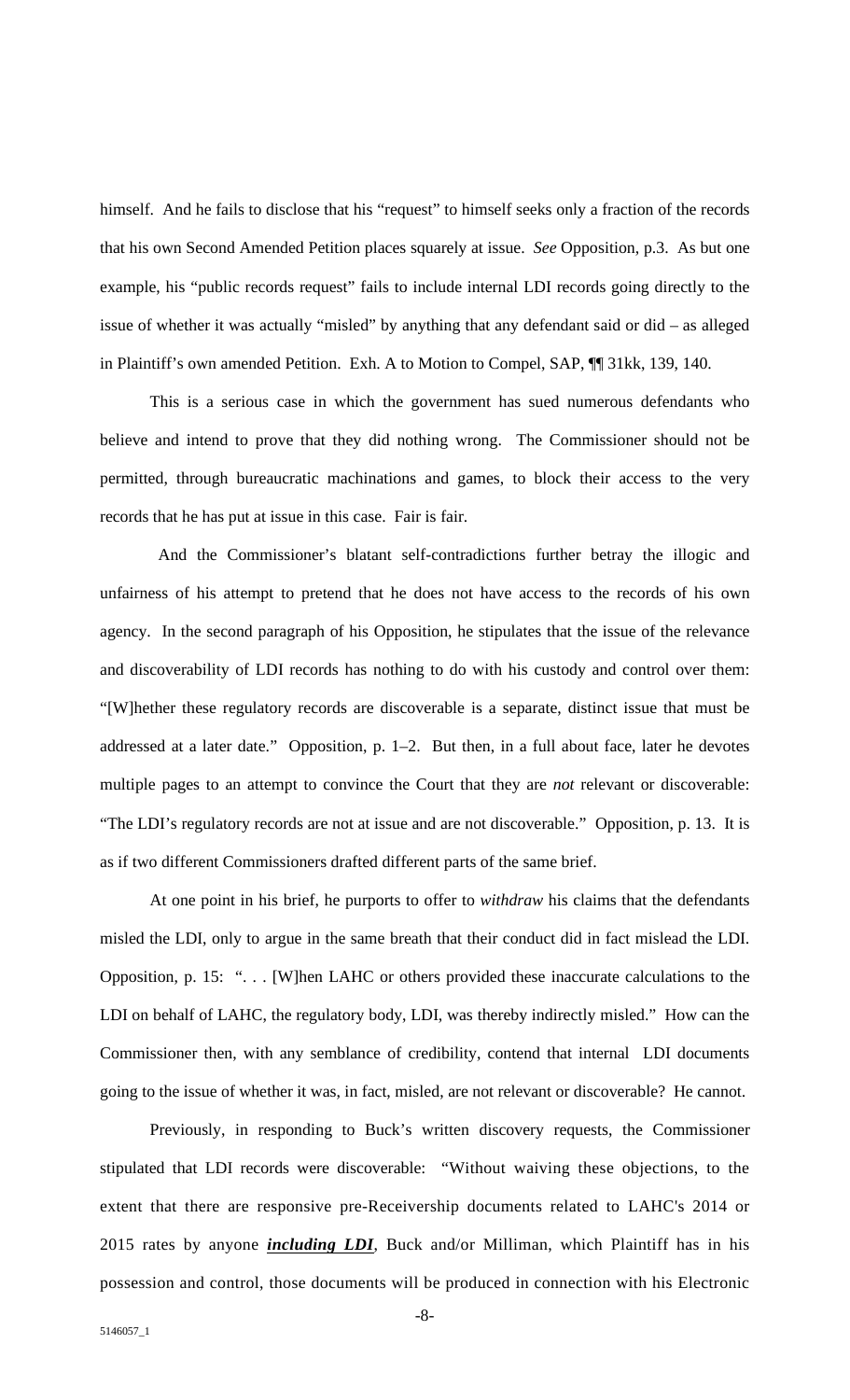Discovery Responses." Exh. B to Motion to Compel, pp. 1–2, Response to Interrogatory No. 4 (emphasis added). *See also* Plaintiff's Responses to Buck's Interrogatories Nos. 5–8, 19, 22 and Request for Production Numbers 3–4, 12–16, 28, 31–33, 34, 37, and 38, Exh. B to Motion to Compel, making the same promise to produce LDI records in the Commissioner's custody or control. But now he says LDI records are not relevant or discoverable. Here again, it seems that the Commissioner who responded to Buck's written discovery is not the same Commissioner who drafted the Opposition to the instant Motion to Compel.

The Commissioner really has no logical or legal basis for contending that he lacks the ability to get his own records, and so he talks "up and down and all around," meeting himself coming and going. But even if the Court does wish to get into the discoverability of LDI records, they plainly are, at minimum, discoverable, without regard to the issue of whether or not "regulatory defenses" are allowed in this case. As but one example, internal LDI records might well show that the Commissioner's own actuaries *agreed* with the defendant actuaries' rate projections and assumptions, tending to show that the defendant actuaries were not negligent. That issue goes to liability, *not* defenses. *See, e.g.*, *F.D.I.C. v. Dosland*, No. C13-4046-MWB, 2014 WL 1347118, at \*4 (N.D. Iowa Apr. 4, 2014) ( "FDIC–R must prove that the defendants' conduct violated an applicable standard of care. It is within the realm of reasonable possibility that internal OTS documents may contain information that is relevant to the defendants' denials that any such violations occurred."). The *Dosland* court found such internal OTS documents discoverable even though the court had previously "limit[ed] defendants' ability to rely on OTS's actions as an affirmative defense, . . . ." *Id*.; *see also F.D.I.C. v. Berling*, No. 14-CV-00137- CMA-MJW, 2015 WL 3777408, at \*2 (D. Colo. June 16, 2015) ("The documents may ultimately prove inadmissible for a variety of reasons. But either way, they might nonetheless contain information leading to the discovery of admissible evidence."); *F.D.I.C. v. Clementz*, No. 2:13- CV-00737-MJP, 2014 WL 4384064, at \*3 (W.D. Wash. Sept. 4, 2014) (rejecting FDIC/R's argument that former D&O's of failed bank should not be entitled to discovery relevant to affirmative defenses, even though possibly barred by state and federal law).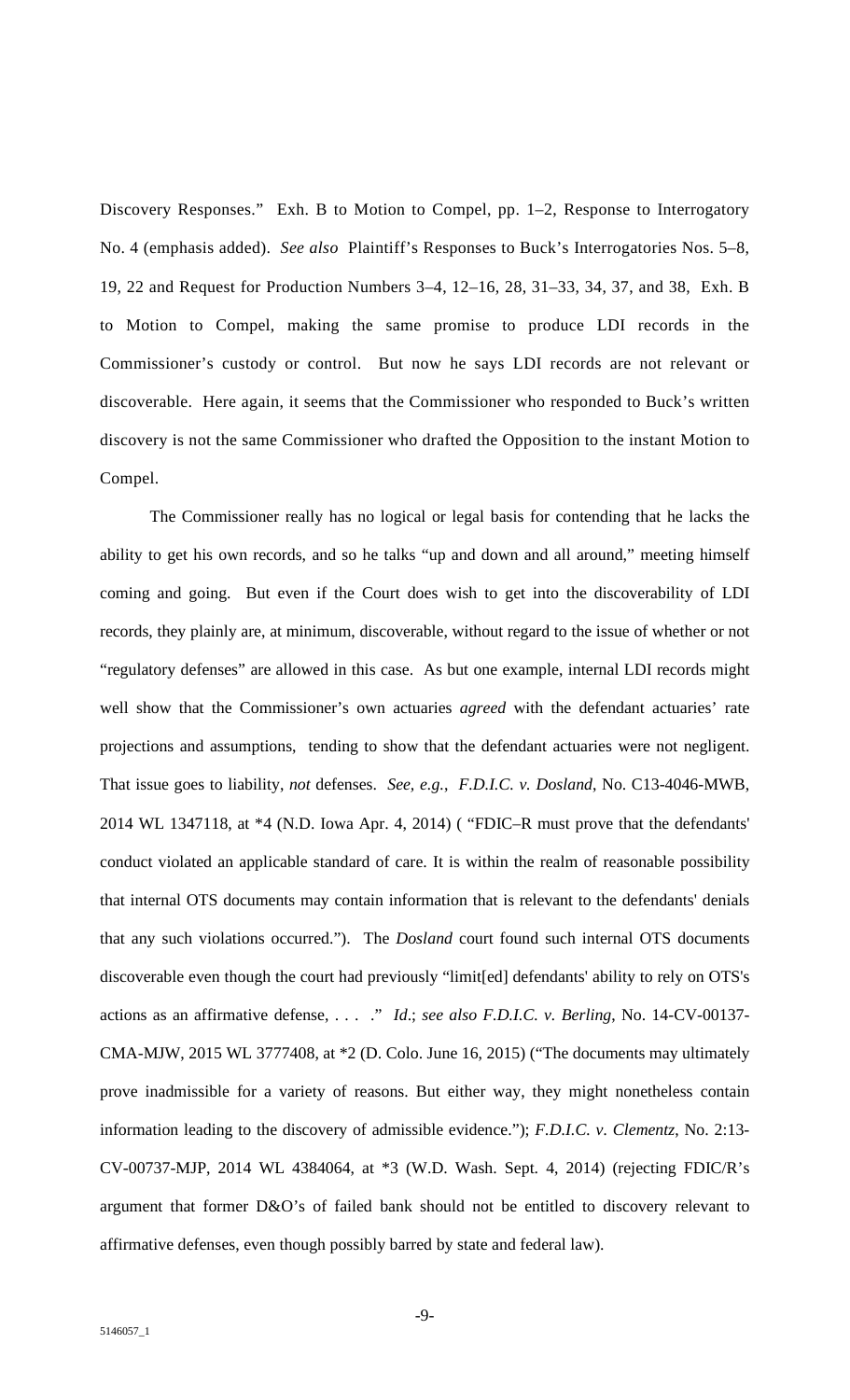And state statutes protecting the confidentiality of some LDI records are a total non-issue. They cannot interfere with the discovery rights of defendants whom the Commissioner has sued, placing those records at issue. The protective order already entered in this case fully protects their confidentiality.

#### **V. Conclusion**

This Court need look no further than the Middle District of Louisiana's practical decision in *Herbert Clough*. The Commissioner's attempt to reargue a position which has previously been rejected by a Louisiana federal court should be given no credibility. Defendants are entitled to all relevant LDI documents so that they can adequately defend themselves.

Respectfully submitted,

/s/ James A. Brown James A. Brown, T.A. (La. Bar #14101) A'Dair R. Flynt (La. Bar #37120) **LISKOW & LEWIS**  701 Poydras Street, Suite 5000 New Orleans, Louisiana 70139-5099 Telephone: (504) 581-7979 Facsimile: (504) 556-410 jabrown@liskow.com aflynt@liskow.com

David R. Godofsky, *pro hac vice* (D.C. Bar # 469602) **ALSTON & BIRD LLP**  950 F Street NW Washington, DC 20004 Telephone: (202) 239-3392 Facsimile: (202) 654-4922 David.Godofsky@alston.com

## *Attorneys for Buck Global, LLC*

/s/ Harry Rosenberg Harry Rosenberg (Bar #11465) **PHELPS DUNBAR LLP**  One Canal Place 365 Canal Street, Suite 2000 New Orleans, LA 70130-6534 Telephone: 504-566-1311 Facsimile: 504-568-9130 E-mail: harry.rosenberg@phelpsdunbar.com

/s/ Reid L. Ashinoff

Reid L. Ashinoff (Bar #1180819) (admitted *pro hac vice*) Justin N. Kattan (Bar #3983905) (admitted *pro hac vice*) Justine N. Margolis (Bar #296557) (admitted *pro hac vice*) **DENTONS US LLP**  1221 Avenue of the Americas New York, NY 10020-1089 Telephone: 212-768-6730 Facsimile: 212-768-6800 reid.ashinoff@dentons.com justin.kattan@dentons.com justine.margolis@dentons.com

## *Counsel for Defendant Milliman, Inc.*

## s/ W. Brett Mason

W. Brett Mason (La. Bar Roll No. 22511) Douglas J. Cochran (La. Bar Roll No. 20751) Michael W. McKay (La. Bar Roll No. 9362 Justin P. Lemaire (La. Bar Roll No. 29948) Gary M. Langlois, Jr. (La. Bar Roll No. 37763) **STONE PIGMAN WALTHER WITTMANN LLC**  One American Place, Suite 1150 301 Main Street Baton Rouge, Louisiana 70825 Telephone: (225) 490-5812 Facsimile: (225) 490-5860 bmason@stonepigman.com

*Attorneys for Defendant Group Resources, Inc.*